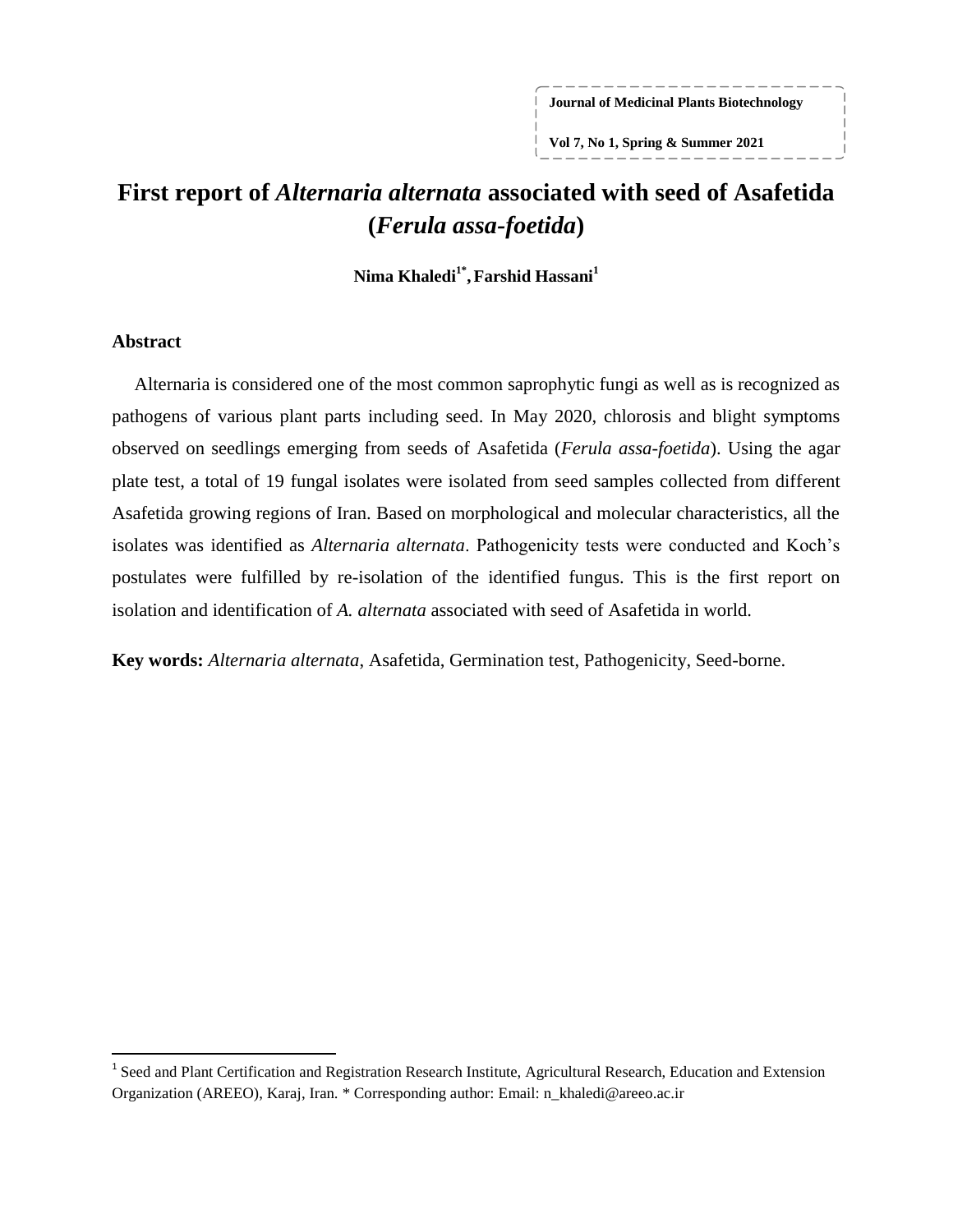### **Introduction**

Asafetida (*Ferula assa-foetida* belonging Apiaceae family), is an important spice crop with medicinal properties and native to central Asia, eastern Iran to Afghanistan. In previous studies, antioxidant (Kavoosi and Rowshan [2013;](#page-5-0) Dehpour et al., [2009\)](#page-5-1), antimicrobial (Bhatnager et al., [2015;](#page-5-2) Divya et al., [2014\)](#page-5-3), antifungal (Rani et al., [2009;](#page-5-4) Kamble and Patil, [2008\)](#page-5-5) and antiviral (Mahendra and Bisht [2012\)](#page-5-6) effects of this plant have been demonstrated. To date, no fungal pathogens have been reported on *F. assa-foetida*.

#### **Materials and methods**

In May 2020, samples of 400 seeds from each of Asafetida seed crops in Shiraz, Mashhad, Isfahan and Yasuj, Iran were tested for germination on moistened paper in petri dishes. The germination test was conducted in four replications of 100 seeds each sample by using paper (between papers) medium and was incubated at  $25 \pm 1$  $^{\circ}$ C temperature and 85  $\pm$  5 % relative humidity for 14 d.

Different seed health testing methods viz standard blotter and agar plate tests were used to investigate the fungal pathogens present in these seeds and their effect on germination (ISTA [2013\)](#page-5-7). The seeds were surface-sterilized in 1% sodium hypochlorite solution for one minute and rinsed with sterile distilled water. The collected seeds samples were plated in petri dishes containing sterile wet filter paper or potato dextrose agar (PDA) medium and incubated for 7 days at  $25\pm1$  °C under alternating cycles of 12 hours light and darkness. Among different Asafetida samples in the investigated regions, fungi-infected seeds was detected only in sample Shiraz.

The emerged fungi were picked up, purified and identified based on morphological and molecular characteristics. Pure cultures were obtained by using single spore and hyphal tip methods at  $23 \pm 1$  °C on 2% water agar (2% WA) and 0.05% potato dextrose agar (0.05% PDA) media. For morphological identification, the isolates were cultured on Potato Carrot Agar medium (PCA) and incubated at  $25 \pm 1^{\circ}$ C under cool-white fluorescent illumination with 16 h dark, 8 h light photoperiod for 14 d (Simmons, [2007\)](#page-5-8). Preliminary identification of fungal isolates was carried out by using standard keys as described by Barnett and Hunter [\(1998\)](#page-5-9), and Simmons [\(2007\)](#page-5-8).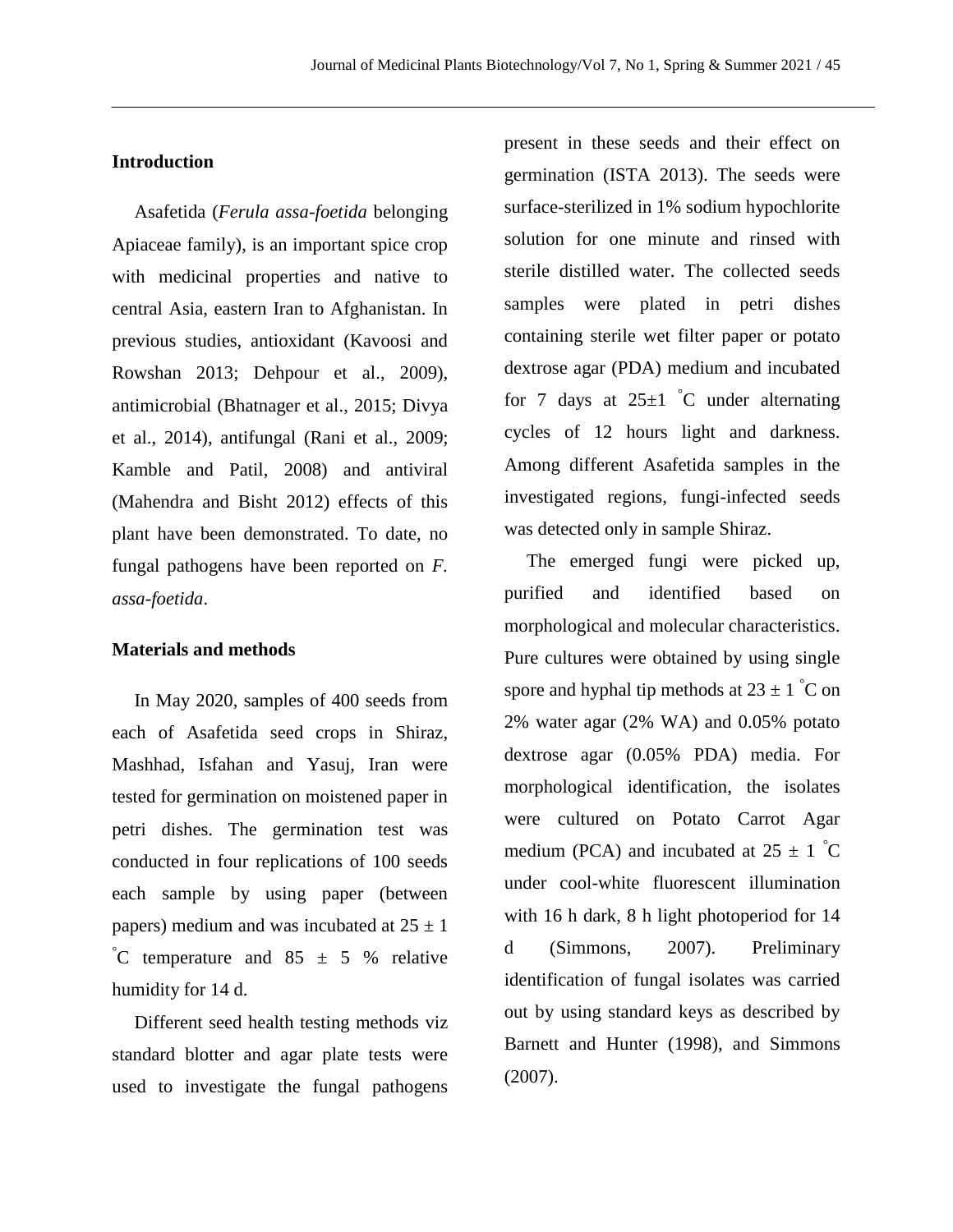Further confirmation of the identification was obtained by molecular characterization in which genomic DNA was extracted using DNA extraction kit (Genomic DNA isolation kit IV; DENA Zist Asia, Iran) according to the manufacturer's instructions. To verify the identity, the internal transcribed spacer (ITS) of rDNA was amplified and sequenced using primers ITS1 (5′-TCCGTAGGTGAACCTGCGG-3′) and ITS4 (5′-TCCTCCGCTTATTGATATGC-3′), specifically designed for *A. alternata*  (Zheng et al., [2015\)](#page-5-10) and sequenced by Macrogen (Korea). Polymerase chain reaction (PCR) products were sequenced and the identity of fungal isolates confirmed by a BLAST search on the GenBank database. PCR identification for the isolate was confirmed using AaltFor (5'-GTGCCTTCCCCCAAGGTCTCCG-3′) and AaltRev (5'-

CGGAAACGAGGTGGTTCAGGTC-3′) primer specific as the *A. alternate* which produced fragment size of approximately

184 base pair (bp) (Kordalewska et al., [2015\)](#page-5-11).

In order to determinate if *A. alternata* was the possible cause of discolored seeds and abnormal seedlings and also to confirm Koch's postulates, the fungal isolate was subjected to pathogenicity tests on seeds and seedlings. Asafetida seeds were inoculated with a conidial suspension  $(1 \times 10^5)$  conidia  $mL^{-1}$  amended with 0.05% Tween 20) and incubated for 10 d at  $25\pm2$  °C in a growth chamber under 12 h photoperiod. For pathogenicity test on seedlings, 1000 μl of spore suspension  $(1 \times 10^5 \text{ conidia} \text{ mL}^{-1})$ amended with 0.05% Tween 20) was sprayed onto the leaves of seedlings at the two- to three leaf stage. Plants were covered by polyethylene bags for 48 hours, maintained in a greenhouse at  $25 \pm 2^\circ \text{C}$  and 90-100% humidity. After 72 hours of incubation, the appeared chlorosis and blighting developed on the leaves of inoculated plants, whereas control plants remained asymptomatic. The pathogenicity tests were repeated twice under the same conditions. After germinating the seeds, 19% of the resulting seedlings were abnormal (deformed and diseased), discolored, and most of them (average of 17% of all seedlings) died shortly after emergence. The mean frequency of fungi recorded was found to be significantly highest in agar plate test (19%) when compared to standard blotter test (15%). All the 19 fungal isolates isolated were similar in morphological features.

## **Results and Discussion**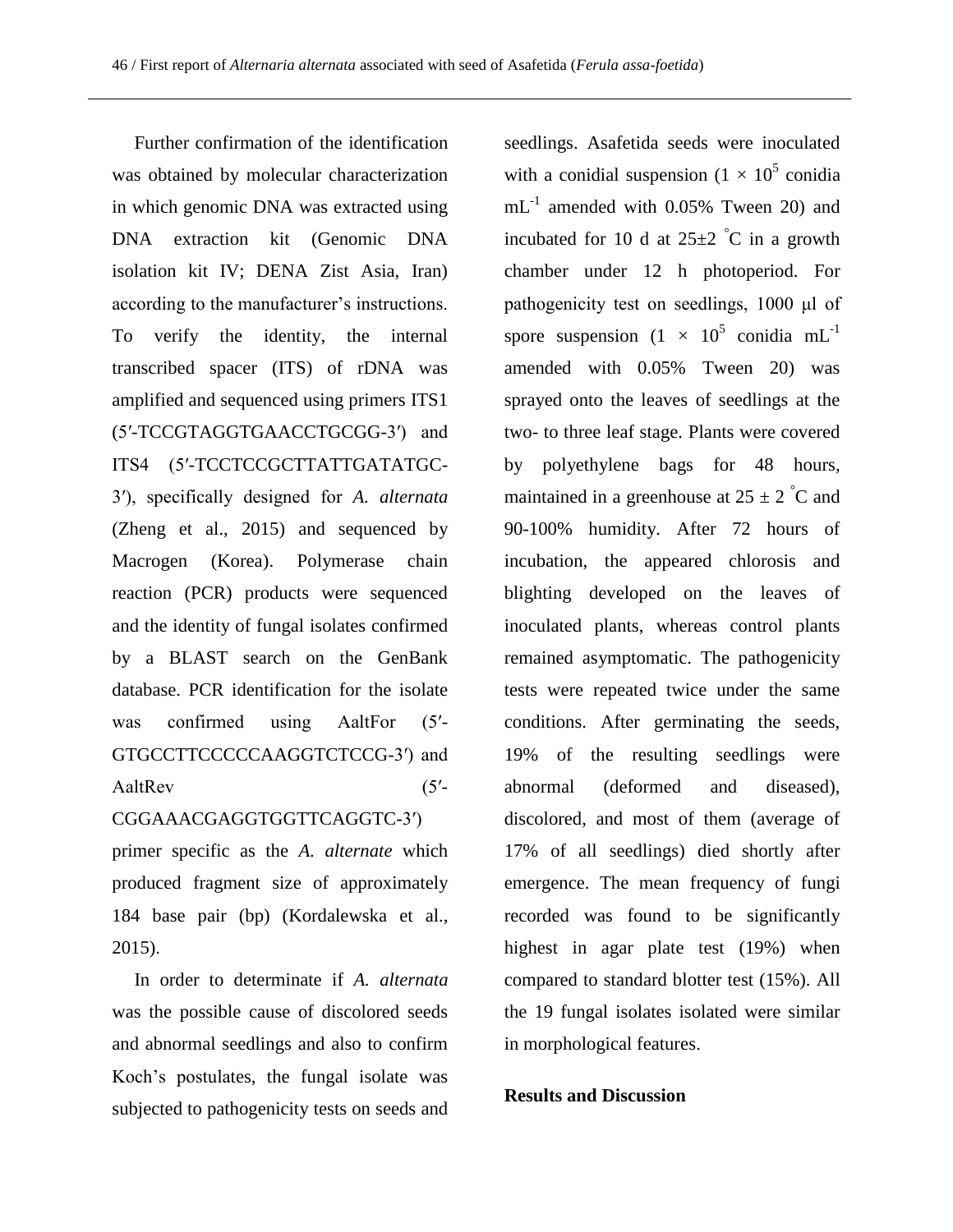The fungi isolated were initially light grey in color and changed to dark green, and then the whole upper surface of the colony turned black after 3 days of incubation on PDA medium. The color of the colony was gray-olive green on PCA medium. Conidiophores that developed singly or in clusters, were light brown to brown, were long or short being either ramified or simple and measured 33-94 μm in length and 4-10

μm in width. Conidia were produced in acropetal chains on conidiophores, light olivaceous to dark brown, varied in shape from ovoid to ellipsoidal with 4-7 transverse septa and 0-3 longitudinal septa, and measured 18-30 μm in length and 6-11 μm in width (Fig. 1). Based on morphological characterization, the fungi isolated from seed were tentatively identified as *A. alternata* (Simmons, [2007\)](#page-5-8).



Fig. 1. *Alternaria alternata* isolate AANKH 568 from 10-day-old colony on PCA (a) conidiophores with conidia developing at the tips, (b, c) mature conidia, (d) germinating conidium. Scale bars 20 μm.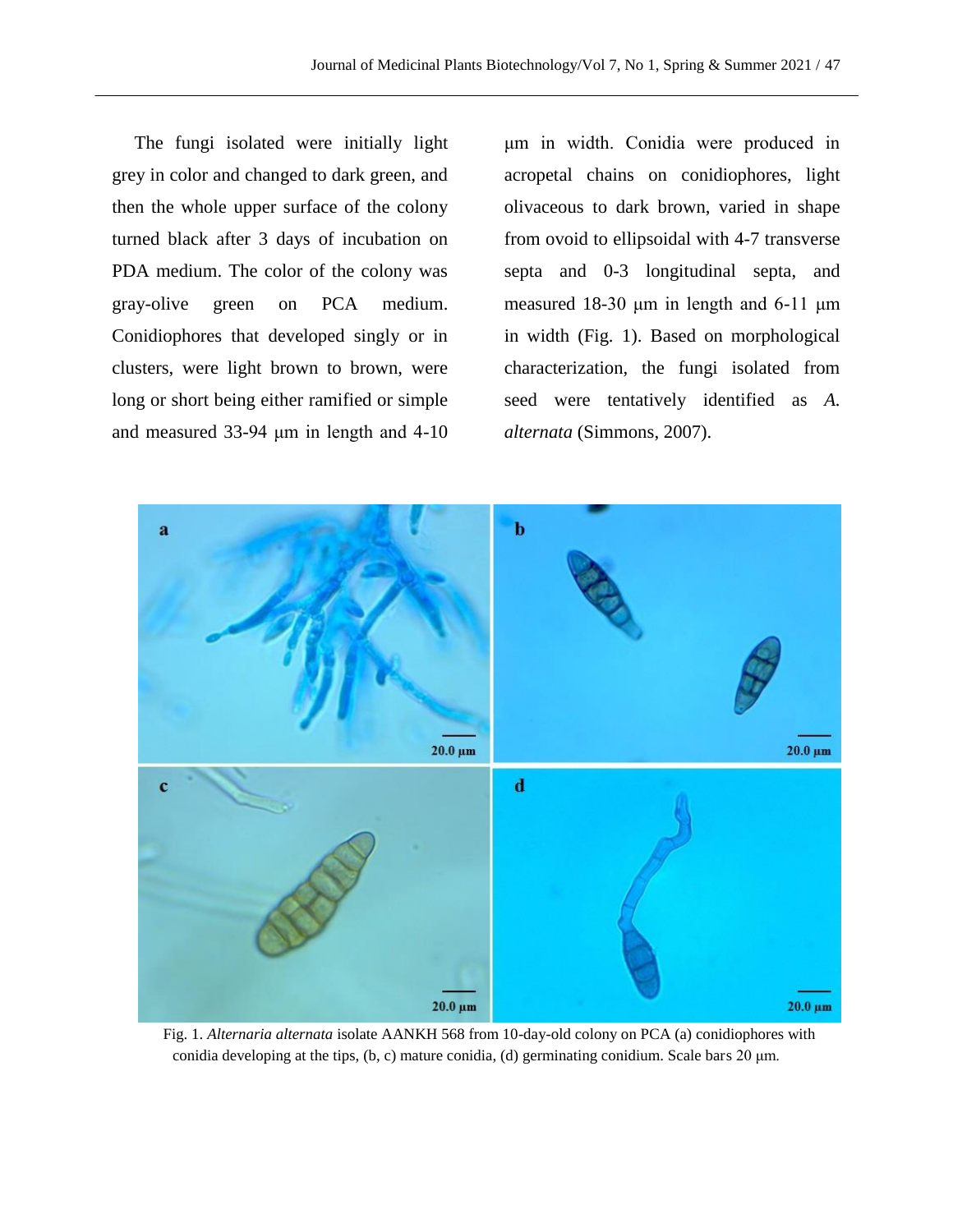Ten days after inoculation, the seedlings inoculated with fungal isolate showed chlorosis and blight symptoms. The symptoms on the tissues resembled those observed in the field. No symptoms were detected on the controls. *A. alternata* was recovered from the diseased tissues but not from the control. Fungal isolate recovered from seedling was identified based on morphological characteristics including cultural morphology, size and shape of conidia, and sporulation patterns and compared with the initial isolate. This combination of data confirmed that the pathogen was *A. alternata*.

*A. alternata* was re-isolated from the seeds and seedling exhibited the similar morphology and molecular of the earlier described one and also proving pathogenicity and confirming Koch's postulates. The results showed that the *A. alternata* causes seed discoloration, shrivelling, reduction in seed germination and increase in the number of abnormal (deformed and diseased) seedlings. The isolate of *A. alternata* has been lodged in the culture collection of the Seed Health Laboratory, the Seed and Plant Certification

**References**

and Registration Institute (SPCRI) in Iran with the accession number AANKH 568.

The fungus *A. alternata* is one of the most common pathogens and usually reduce the quality of seed that experience stress during the ripening period, particularly from excessive rain and delayed harvest. This Alternaria-infected seeds is may be attributed to cultures of the sensitive native population, varying climate and environmental conditions, crop rotation with vegetables and also sensitive crops in the Shiraz region of Iran. Further studies should be considered to determine potential yield loss caused by *A. alternata*, as well as control strategies to limit the spread of this pathogen. However, some management strategies, such as crop rotation with nonhost crops, field sanitation, seed treatment with fungicides and use of healthy seeds may be helpful reducing disease severity. *A. alternata* is seed-borne and seed-transmitted pathogen in Asafetida, and it is introduced into new regions through the movement of *A. alternata*-infected seed. To our knowledge, this is the first report of *A. alternata* has been isolated from Asafetida seeds produced in world.